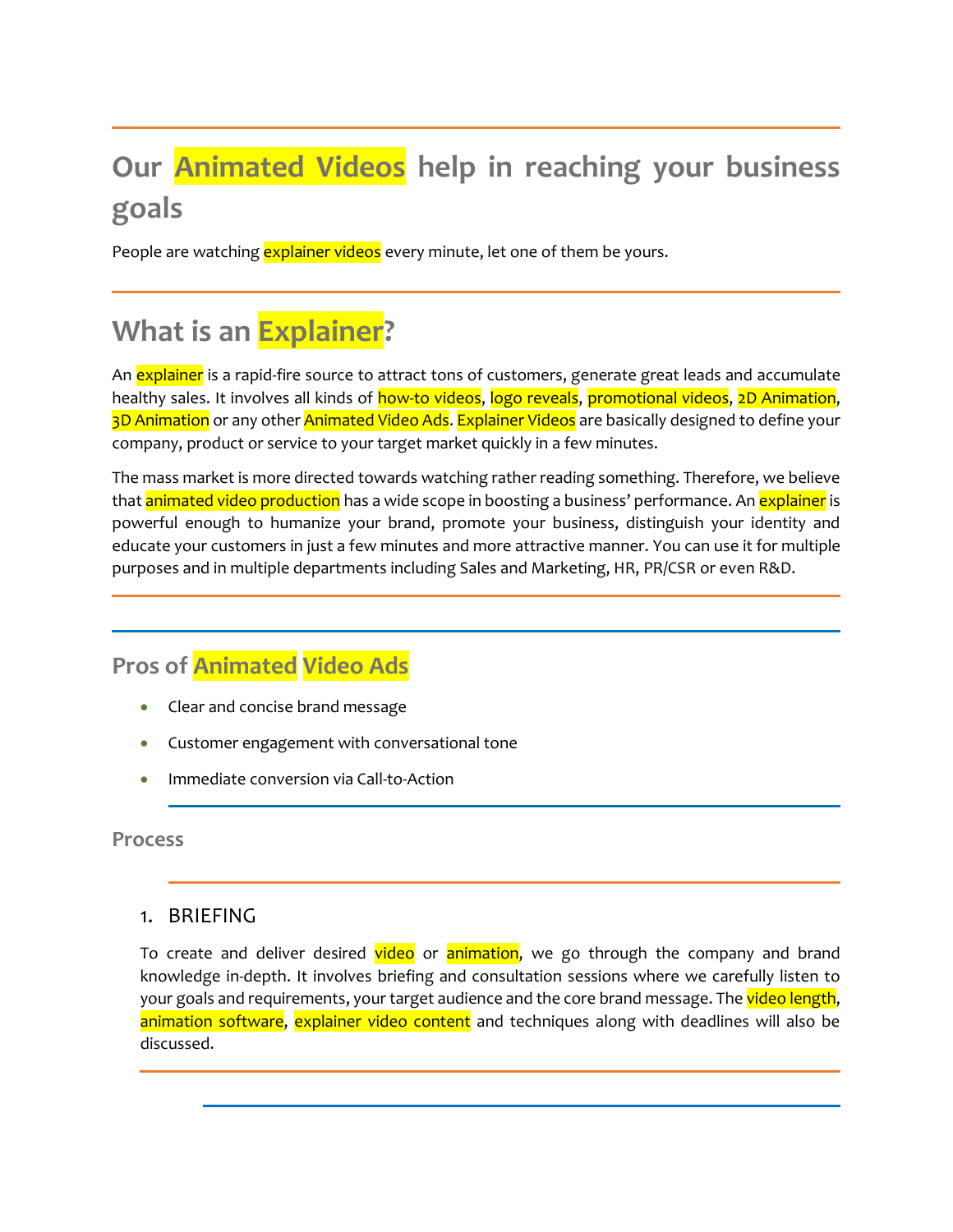- Data collection
- Target audience analysis
- Plotting goals of **Video production** and project

### 2. SCRIPTWRITING

The data gathered during briefing sessions is jotted to form a script for further conceptualization, illustration and finally animation. The brand message along with target audience's preferences and interests are combined to form a story that captures their attention. The step also involves forming a captivating script for voice over if needed.

- Brief analysis of requirements
- **Conceptualization**
- **Scripting** captivating brand message

## 3. STORYBOARDING

Storyboarding involves character sketches, designing frame styles and **illustrating** the story to define how the final project might look like. It helps the client to understand and imagine the animation or explainer video well before the project is actually created.

#### **•** Character or story sketching

- Frame Style and Designing
- Designing visual concept and video templates

4. ANIMATION AND SOUND SYNC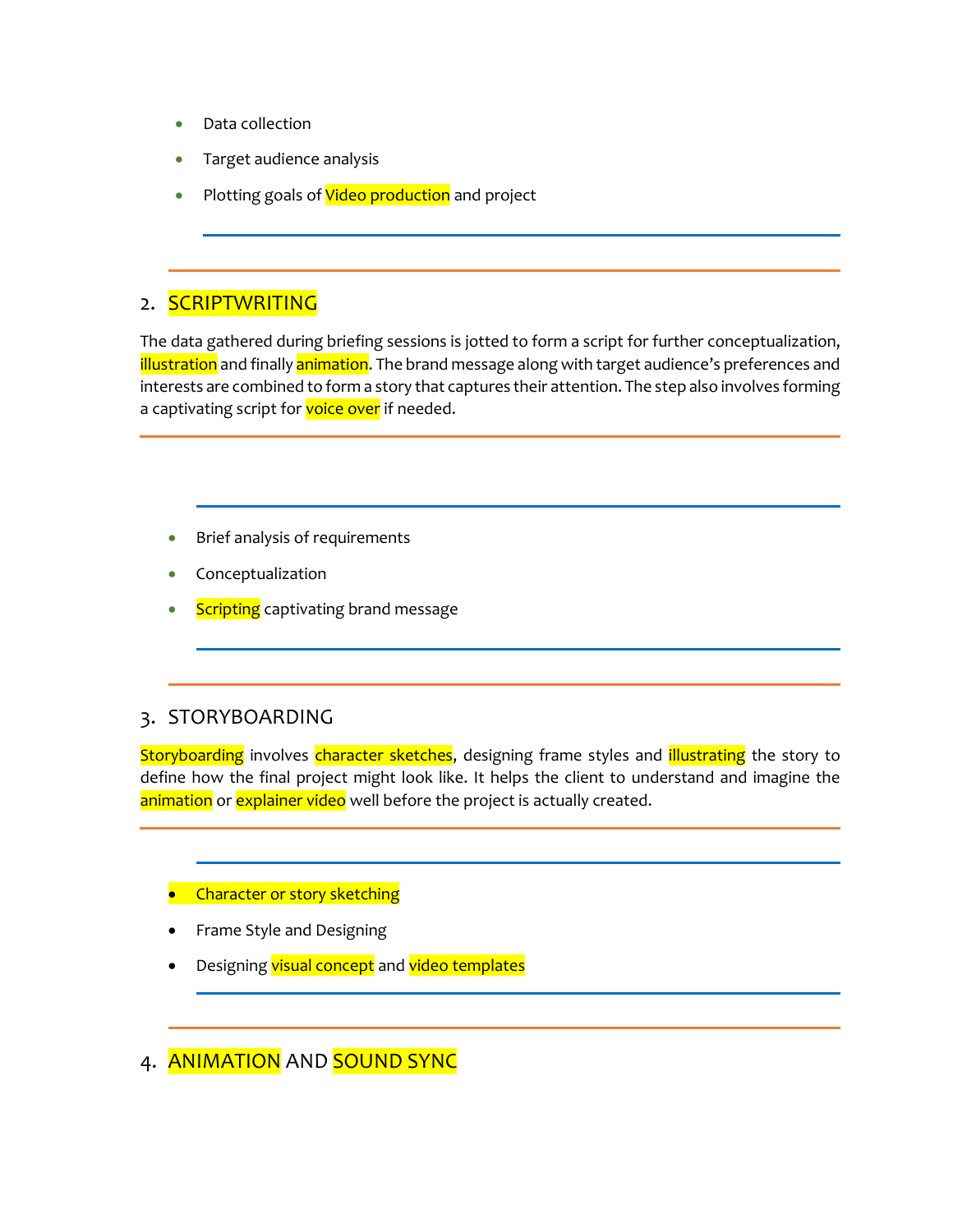The final and most fascinating part of the project involving the major art of **animating**; 2D animation and 3D animation, illustrating, motion graphics, after effects, vfx, voice over, voice synchronization, sound effects, music mixing, and logo reveals to create a mind-boggling final piece of **explainer or video ads.** 

#### • Animating

- Recording **Voice over**
- **Voice Sync** and Sound Sync
- Adding Sound effects and Video effects
- Music Mixing

#### VOILA! THE DELIVERY OF FINAL PROJECT

The complete order will be revealed and delivered to you with 100% commercial rights to share, transfer, and use your explainer ad wherever you want.

## **About Us**

OktoMedia is a leading **animated video production company** with well-rounded functioning in all kinds of promotional video production from illustration to animation and explainers. Our qualified team includes professional animators, creative scriptwriters and one-of-a-kind illustrators who work on all advanced software, Photoshop, Vfx and Illustrators to produce distinguishing work of art that meets our clients' goals and lets them reap long-term profits and benefits. We will let you put your vague thoughts into meaningful concepts, stories and movies.

Why Choose Us?

- Premium Vector Graphics
- Affordable Prices
- Quality Control
- Royalty free music tracks, sounding and animation

## **LET'S SHAKE HANDS**